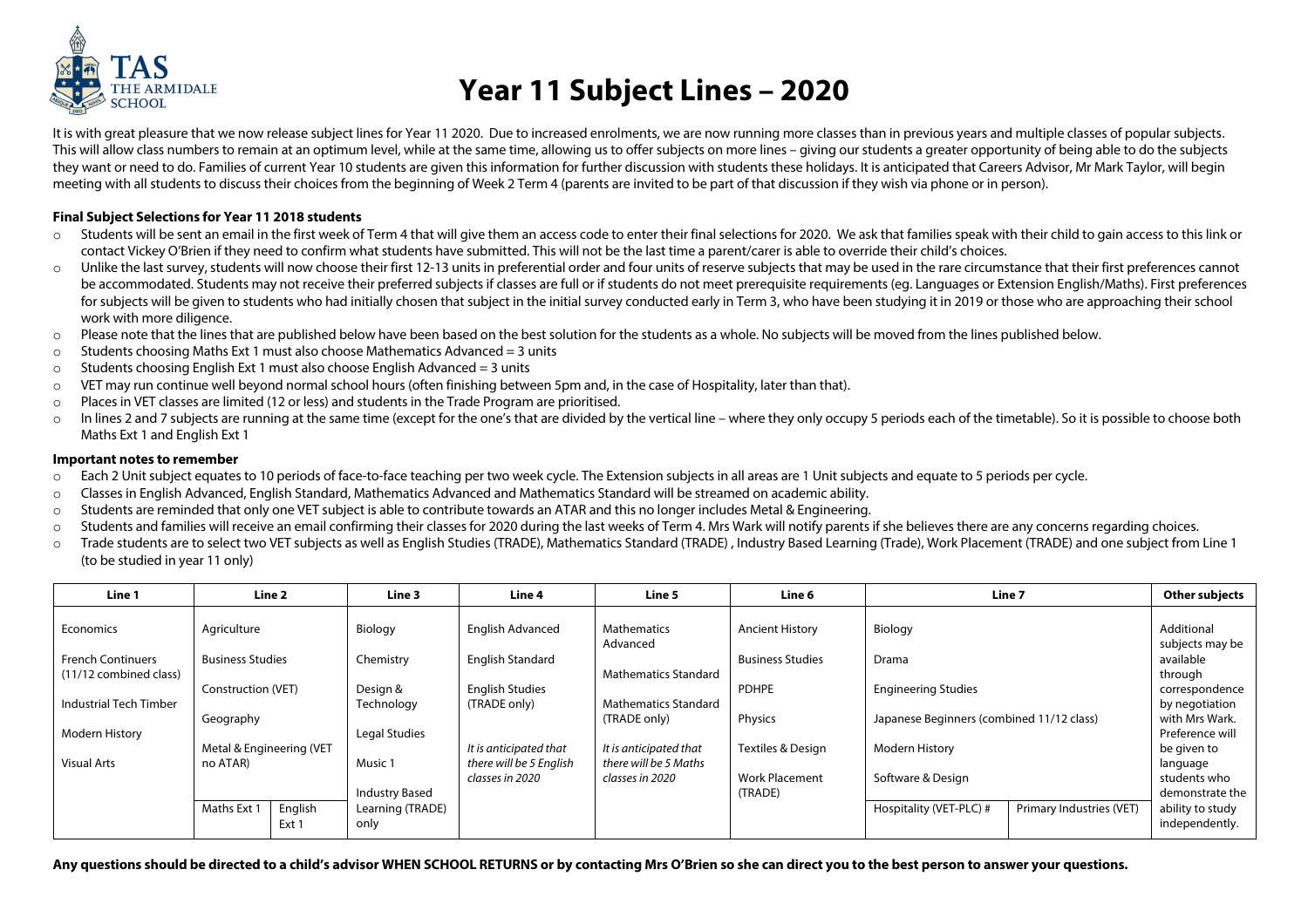## **Examples of choices that meet the requirements:**

| Line 1                                           | Line 2                               |         | Line 3                                | <b>Line 4</b>                                     | Line 5                                                         | Line 6                           |                                           | Line 7                                     | Other subjects |
|--------------------------------------------------|--------------------------------------|---------|---------------------------------------|---------------------------------------------------|----------------------------------------------------------------|----------------------------------|-------------------------------------------|--------------------------------------------|----------------|
| Economics                                        | Agriculture                          |         | Biology                               | <b>English Advanced</b><br>2 units                | <b>Mathematics</b><br>Advanced                                 | <b>Ancient History</b>           | Biology                                   |                                            | 12 units       |
| <b>French Continuers</b>                         | <b>Business Studies</b>              |         | Chemistry                             | English Standard                                  |                                                                | <b>Business Studies</b>          | Drama                                     |                                            |                |
| (11/12 combined class)<br>Industrial Tech Timber | Construction (VET)                   |         | Design & 2 units<br><b>Technology</b> | <b>English Studies</b><br>(TRADE)                 | <b>Mathematics Standard</b><br>2 units<br>Mathematics Standard | <b>PDHPE</b>                     | <b>Engineering Studies</b>                |                                            |                |
| Modern History 2 units                           | Geography 2 units                    |         | Legal Studies                         |                                                   | (TRADE)                                                        | Physics                          | Japanese Beginners (combined 11/12 class) |                                            |                |
| <b>Visual Arts</b>                               | Metal & Engineering (VET<br>no ATAR) |         | Music 1                               | It is anticipated that<br>there will be 5 English | It is anticipated that<br>there will be 5 Maths                | Textiles & Design                | <b>Modern History</b>                     |                                            |                |
|                                                  |                                      |         |                                       | classes in 2020.                                  | classes in 2020                                                | <b>Work Placement</b><br>(TRADE) | Software & Design                         |                                            |                |
|                                                  | Maths Ext 1<br>Ext 1                 | English |                                       |                                                   |                                                                |                                  | Hospitality (VET-PLC) #                   | <b>Primary Industries (VET)</b><br>2 units |                |

| Line 1                   | Line 2                                         | Line 3                 | Line 4                                     | Line 5                                        | Line 6                           | Line 7                                              | Other subjects |
|--------------------------|------------------------------------------------|------------------------|--------------------------------------------|-----------------------------------------------|----------------------------------|-----------------------------------------------------|----------------|
| Economics                | Agriculture                                    | Biology                | <b>English Advanced</b><br>2 units         | <b>Mathematics</b><br><b>Advanced</b> 2 units | <b>Ancient History</b>           | Biology                                             | 12 units       |
| <b>French Continuers</b> | <b>Business Studies</b>                        | <b>Chemistry</b>       | English Standard                           |                                               | <b>Business Studies</b>          | Drama                                               |                |
| (11/12 combined class)   |                                                | 2 units                |                                            | <b>Mathematics Standard</b>                   |                                  |                                                     |                |
| Industrial Tech Timber   | Construction (VET)                             | Design &<br>Technology | <b>English Studies</b><br>(TRADE)          | Mathematics Standard                          | units                            | <b>Engineering Studies</b><br>2 units               |                |
|                          | Geography                                      |                        |                                            | (TRADE)                                       | <b>PDHPE</b>                     | Japanese Beginners (combined 11/12 class)           |                |
| Modern History           |                                                | Legal Studies          |                                            |                                               |                                  |                                                     |                |
|                          | Metal & Engineering (VET                       |                        | It is anticipated that                     | It is anticipated that                        | Physics                          | <b>Modern History</b>                               |                |
| <b>Visual Arts</b>       | no ATAR)                                       | Music 1                | there will be 5 English<br>classes in 2020 | there will be 5 Maths<br>classes in 2020      | Textiles & Design                | Software & Design                                   |                |
|                          | Maths Ext 1  <br>Eng Ext 1<br>1 unit<br>1 unit |                        |                                            |                                               | <b>Work Placement</b><br>(TRADE) | Primary Industries (VET)<br>Hospitality (VET-PLC) # |                |

| Line 1                   | <b>Line 2</b>            | Line 3                 | Line 4                             | Line 5                                        | Line 6                           | Line 7                                    | Other subjects |
|--------------------------|--------------------------|------------------------|------------------------------------|-----------------------------------------------|----------------------------------|-------------------------------------------|----------------|
| Economics                | Agriculture              | <b>Biology</b> 2 units | <b>English Advanced</b><br>2 units | <b>Mathematics</b><br><b>Advanced 2 units</b> | <b>Ancient History</b>           | Biology                                   | 13 units       |
| <b>French Continuers</b> | <b>Business Studies</b>  | Chemistry              | English Standard                   |                                               | <b>Business Studies</b>          | Drama <sup>2</sup> 2 units                |                |
| $(11/12$ combined class) |                          |                        |                                    | <b>Mathematics Standard</b>                   |                                  |                                           |                |
| Industrial Tech Timber   | Construction (VET)       | Design &<br>Technology | <b>English Studies</b><br>(TRADE)  | <b>Mathematics Standard</b>                   | <b>PDHPE</b> 2 units             | <b>Engineering Studies</b>                |                |
|                          | Geography                |                        |                                    | (TRADE)                                       | Physics                          | Japanese Beginners (combined 11/12 class) |                |
| Modern History 2 units   |                          | Legal Studies          |                                    |                                               |                                  |                                           |                |
|                          | Metal & Engineering (VET |                        | It is anticipated that             | It is anticipated that                        | Textiles & Design                | <b>Modern History</b>                     |                |
|                          | no ATAR)                 | Music 1                | there will be 5 English            | there will be 5 Maths                         |                                  |                                           |                |
| Visual Arts              |                          |                        | classes in 2020                    | classes in 2020                               | <b>Work Placement</b><br>(TRADE) | Software & Design                         |                |